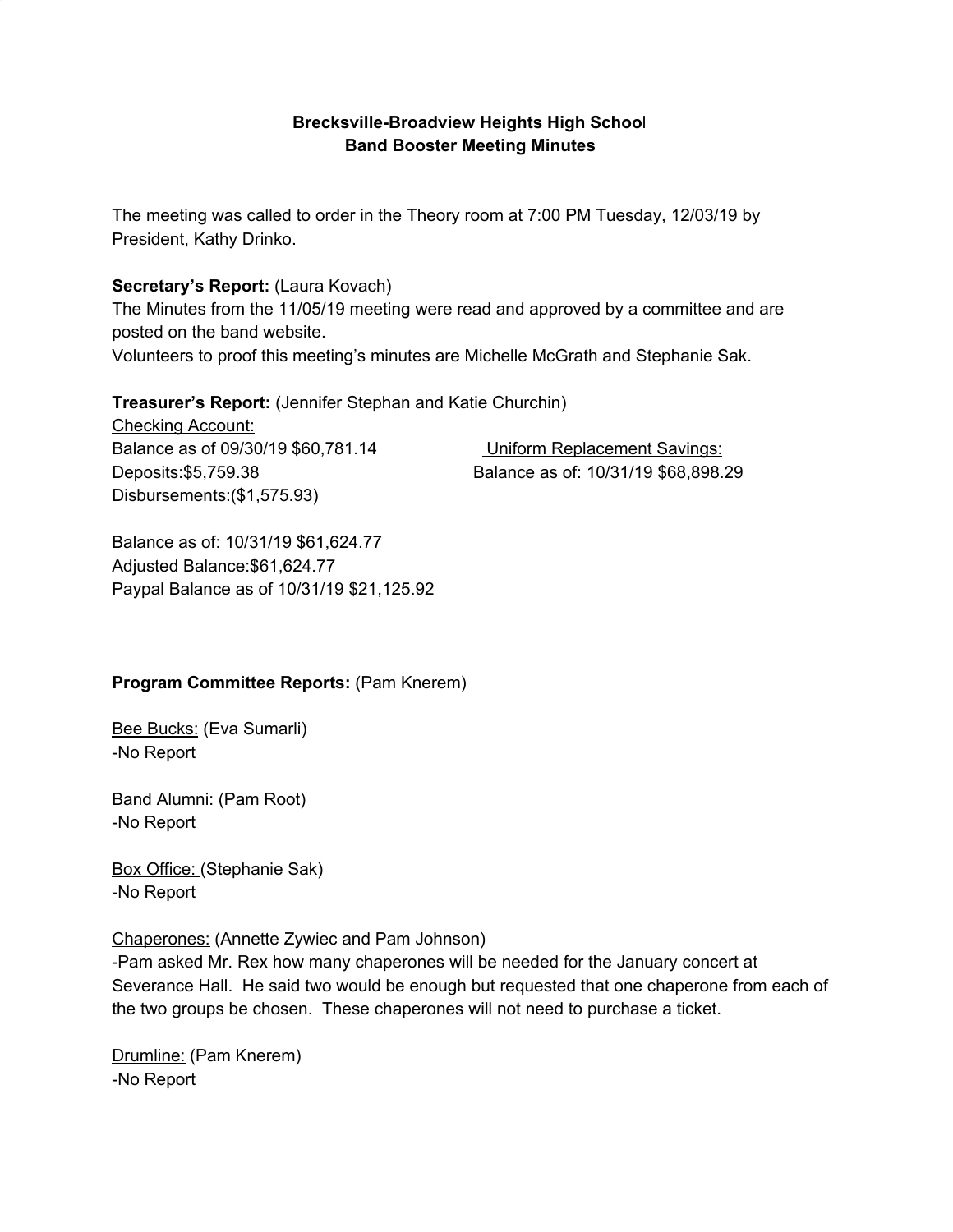Hospitality/Game Snacks: (Lisa Weber)

-Laura Kovach will ask Lisa to drop off leftover game snacks to the band room so they can be given to citrus volunteers.

Flagline: (Kim Traum and Michelle Goldthorpe) -No Report

PSO: (Michelle Banks)

.-Volunteers are needed to sort food collected during the Yuletide hunger campaign the week of December 9th.

-The School Board agreed to raise substitute teacher pay from \$85 to \$95 per day. Long term substitute pay will be raised to \$100 per day.

-Groundbreaking for the new Elementary School will be in March of 2020.

-Semester exams will take place before the Winter break.

-The National Honor Society induction will take place at the High School on Friday, December 6th at one o'clock PM.

-The car raffle is wrapping up.

-There will be a no fuss fundraiser during the month of January. The proceeds will be used for teacher requests.

-Stephanie Sak mentioned that information regarding the purchase of Grad signs will be available in February.

-There will not be a PSO meeting in January.

-Mr. Ast will be presenting "Be the Future, Leave a Legacy" campaign to High School students.

Publicity: (Melissa Burdick) -No Report

Senior Night: (Amy O'Brien) No Report

Swarm Board and Decorations: (Lisa Trout) No Report

Uniforms: (Lori Reagan, Rima Julien, Sheyenne Uhlir and Linda Gauntner)

-Marching Band uniforms will go home with students after the Holiday concert. Concert Wind students will need to take theirs home by Wednesday, December 11th.

-For students not going to Disney,garment bags need to be emptied of everything except for the uniform. These students should NOT take their uniforms home.

-Uniforms of students going to Disney can be dropped off at On The Spot cleaners in January. -More information regarding drop off and pick up dates will come out soon via Reminds. Uniforms should not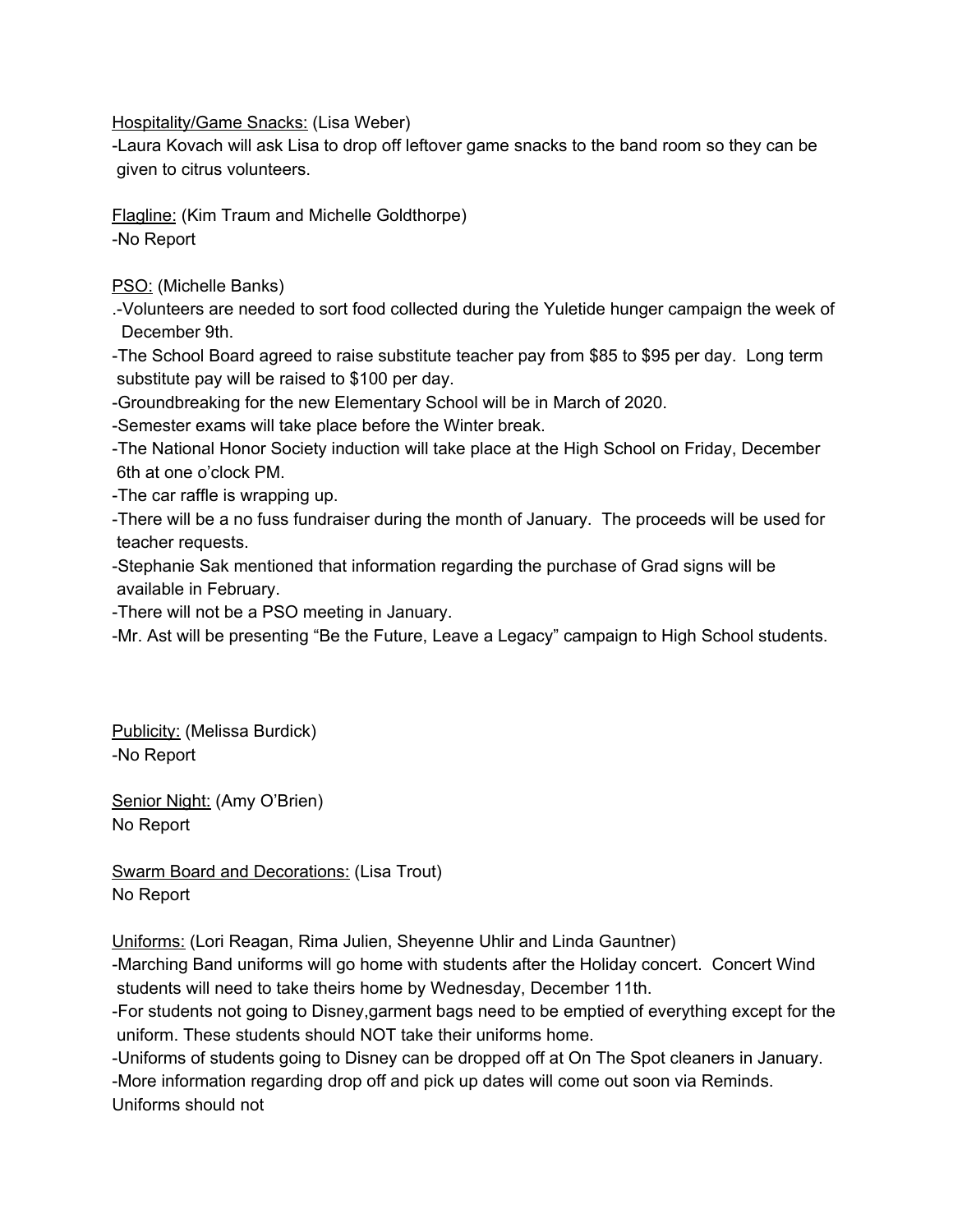be dropped off at the cleaners until further notice. Once the uniforms are cleaned, they are to be kept at home until the first Disney rehearsal date.

-Parents will be reminded that there is no additional cost to them for this cleaning.

-As a side note, our uniform representative, Dwight knows of only two schools in all his years of selling uniforms who paid for their uniforms entirely from funds raised by band boosters. All other schools have received assistance from their School Boards.

Summer Uniforms: ( Lisa Karakostas, Laura Mroczka and Melinda Torres) -No Report

Yard Signs: (Alicia Ravagnani) -No Report

### **Ways and Means Committee Reports:** (Michelle McGrath)

Athletic Programs: ( Melissa Burdick)

-Melissa received only \$50.00 in Shout Out ads for the Winter Athletic Programs this year.

### Athletic Program Sales: (Michelle McGrath)

-225 programs were sold by Boosters, the Athletic department sold 10, there were 20 donations and 3 were given at no charge for a total \$1,195. Michelle retained \$200 to bank for the Winter programs.

### Athletic Program Layout: (Kim Traum)

-Melissa Burdick stressed that we need to find someone to take over this position for next year as soon as possible.

# Citrus Sales: ( Allison Winokur and Barb Wisniewski)

-630 boxes of friut were sold this year.

-We are waiting to get delivery confirmation from Indian Growers.

-Volunteer sign-ups are looking good although the afternoon is a little light on parent volunteers.

-Volunteers will be served donuts in the morning and pizza in the afternoon.

-Citrus distribution hours are noon until 2:30.

# Disney Raffle: (Sue Flis)

-Disney raffle tickets will be sold at the Holiday concert. A Remind will be sent to Concert Wind parents with information on how to purchase raffle tickets since Concert Winds will be performing at the Middle School on a different evening.

-\$2,025 of raffle tickets were sold at Meet the Band.

-Pam Knerem suggested passing out flyers with raffle ticket information on citrus distribution day.

Endowment/Patrons: (Michele Mihalich)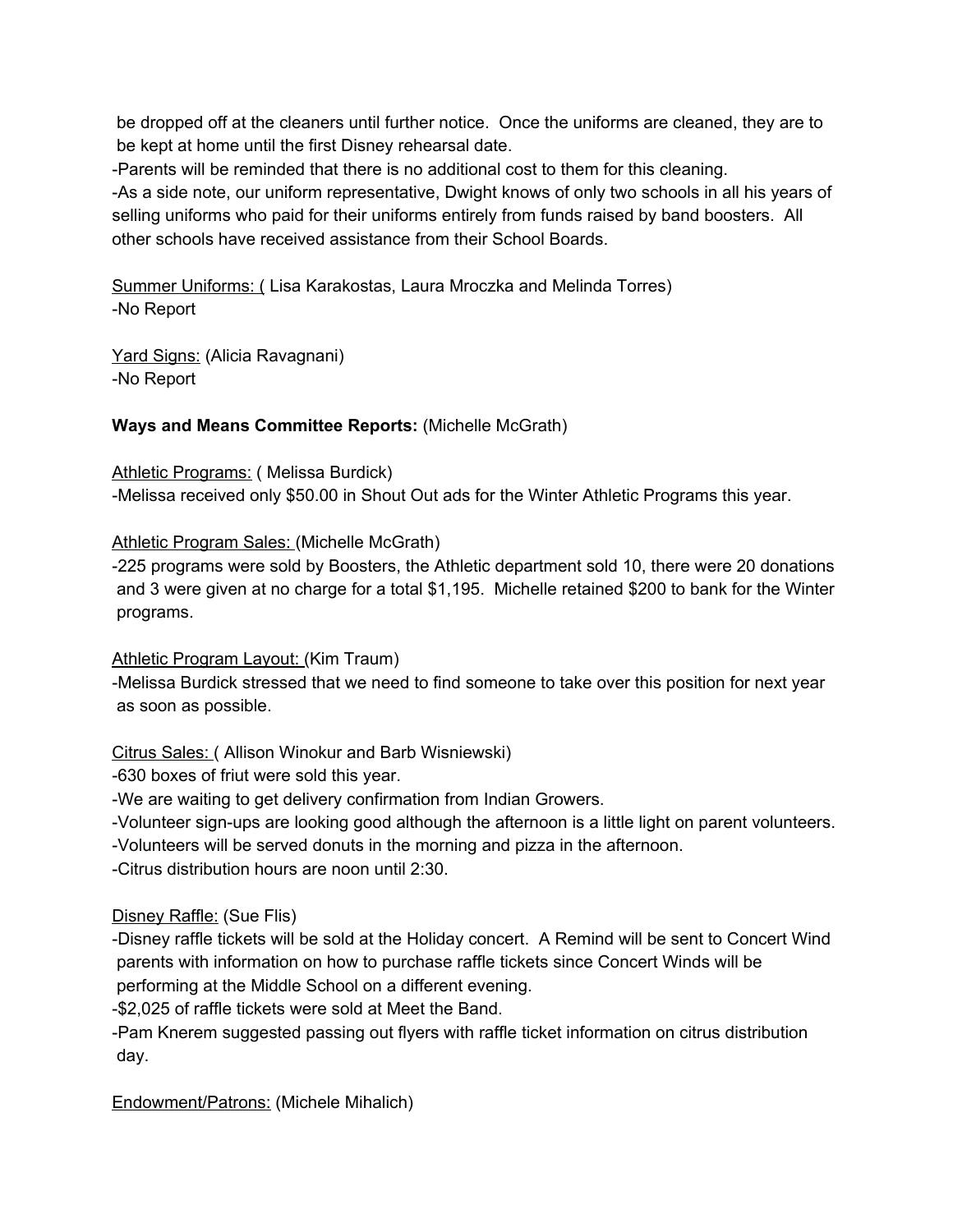-No Report

### Spirit Wear: (Alicia Ravagnani

-Spirit wear will be distributed during citrus pick up as well as at the Holiday concert. Any orders not picked up at these events will be sent to Star Sports and can be picked up there. -A Remind will be sent out with pick-up information.

-Kathy Drinko asked the Boosters if an additional Disney spirit wear sale should be held in January. Most Boosters didn't think this would be necessary.

-

### Pancake Breakfast/Music in Our Schools Event: (Open)

-According to Mr. Hanna, the Pancake Breakfast is still on for March 21st.at the High School. -The Band Boosters are still waiting to appoint a chairperson until we hear if the music department heads will be willing to create a budget to be used to purchase food and supplies needed for the breakfast so that our chairperson does not have to front the money as they have had to do in the past to purchase supplies. Mrs. Astey and Mr. Rex were unaware that this has been taking place. Mrs. Astey said that there is money left over from the last breakfast that can be used to make the necessary purchases.

-Proceeds from the 2020 pancake breakfast will be used to help refurbish the Middle School auditorium.

Indians Tickets: (Stephanie Sak)

-No Report

# **Band Director's Report:** (Mr. Rex and Mrs. Astey)

-Digital feedback for chair placement results is now available to students.

-Mr. Rex apologized for the miscommunication regarding Pep Band photos.

-Conservatory Day is January 11th from 9-3.

-Severance Hall performance for Concert Winds and Wind Ensemble is January 27th at 7PM. Students will arrive early enough to hear two groups perform before their performance.

-The cost for Severance Hall tickets is \$10 and we must sell 300. We will begin selling tickets at the Holiday concert.

-Mrs. Astey will make up flyers to help sell tickets and promote this concert.

-There will be a chaperone meeting for the Disney trip on March 3rd at 6PM and a parent meeting for Disney on March 9th at 7PM.

-There will not be a Disney mailing since all information can be found on the band website.

-The first Disney payment is due December 18th. Checks should be made out to Great Day Tours.

-The December 11th Holiday concert will feature theJazz band,Symphonic bands, the Intermediate band and Wind Ensemble.

-Concert Winds will perform at the Middle School on December 12th with the seventh grade band.